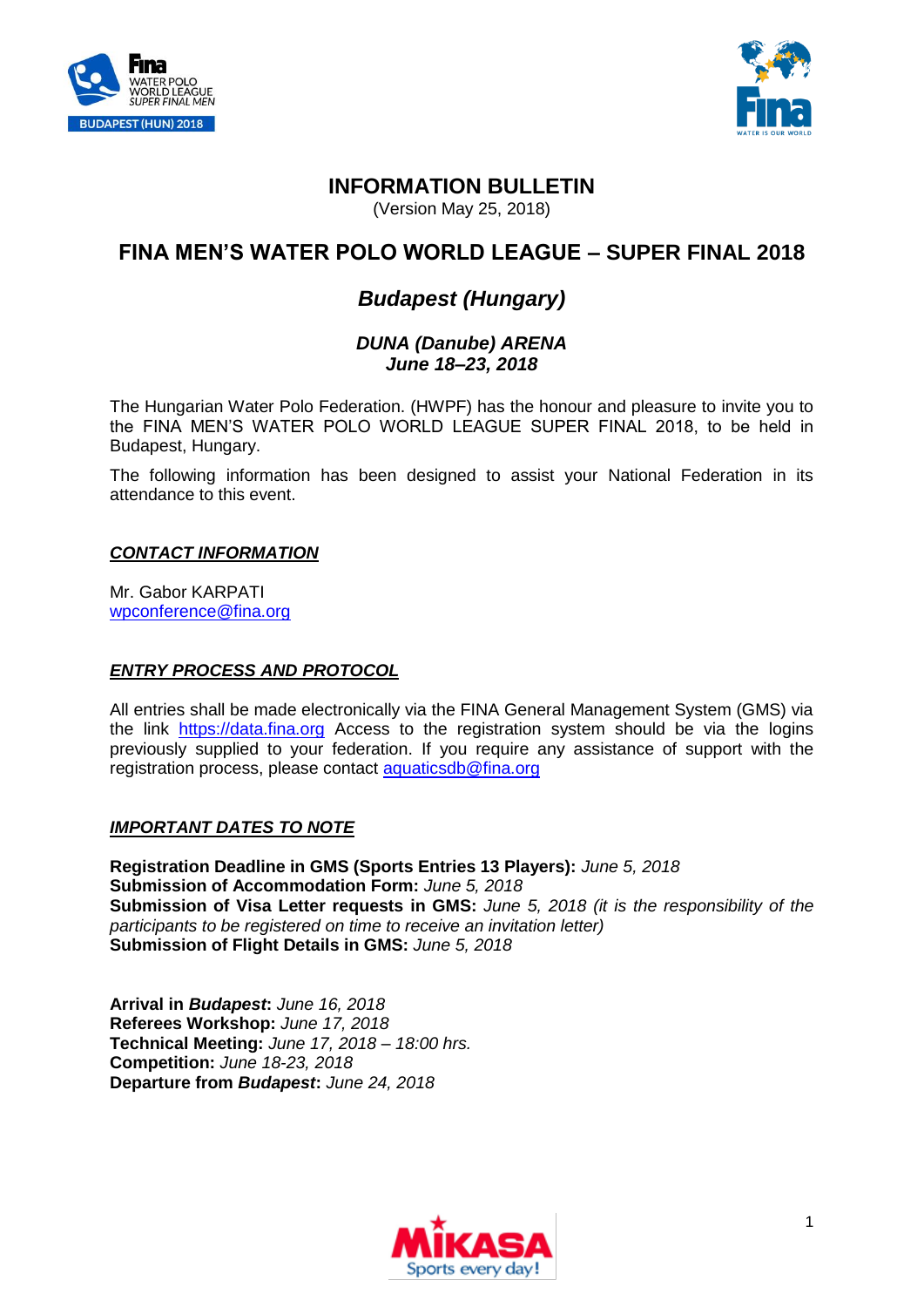



#### *DELEGATES*

- Mr. Manuel IBERN FINA TWPC Chairman Mr. Evgeny SHARONOV FINA TWPC Member Mr. Ken KURODA FINA TWPC Member Mr. Milorad KRIVOKAPIC FINA TWPC Member Ms. Olga KAMARDINA Press Delegate
- Mr. Andrey KRYUKOV FINA TWPC Bureau Liaison Mr. Mark KOGANOV FINA TWPC Vice Chairman<br>
Mr. Wim KEMAN FINA TWPC Honorary Secre **FINA TWPC Honorary Secretary** Ms. Stavroula KOZOMPOLI FINA TWPC Athletes' Representative TBC **Medical & Anti-Doping Delegate**

#### *REFEREES*

*Neutral Referees:*

Mr. Adrian ALEXANDRESCU (ROU) Mr. German MOLLER (ARG) Mr. Ivan RAKOVIC (SRB) Mr. Arkadiy VOEVODIN (RUS)

#### *Referees with the Team:*

|                                                                                                            | JPN Mr. Yosuke KAJIWARA   |
|------------------------------------------------------------------------------------------------------------|---------------------------|
|                                                                                                            | KAZ Mr. Damir TEMYRKHANOV |
|                                                                                                            | MNE Mr. Dejan ADZIC       |
|                                                                                                            | USA Mr. Alex STANKEVICH   |
| AUS Mr. Daniel FLAHIVE<br>CRO Mr. Robert TIOZZO<br>ESP Mr. Juan Carlos COLOMINAS<br>HUN Mr. Balazs SZEKELY |                           |

A Referees Workshop will be organised for all participating Referees on the day of the Technical Meeting at the Duna Arena. Workshop Times: 09:00-17:00 hours. The Workshop and Competition week completed successfully will count as recertification.

# *TEAMS*

A1 – AUS – Australia entries and B1 – USA – United States of America<br>A2 – MNF – Montenegro B2 – CRO – Croatia A2 – MNE – Montenegro<br>A3 – JPN – Japan A4 – HUN – Hungary B4 – ESP – Spain

#### *VENUE INFORMATION*

DUNA (Danube) Arena Népfürdő u. 36 Budapest 1138 **Hungary** <http://darena.hu/?lang=en>

# *Group A Group B*

- 
- 
- B3 KAZ Kazakhstan
- -

# *TECHNICAL MEETING*

Date: May 17, 2018 Time 18:00 hours Place: Conference Room (first floor) Duna Arena

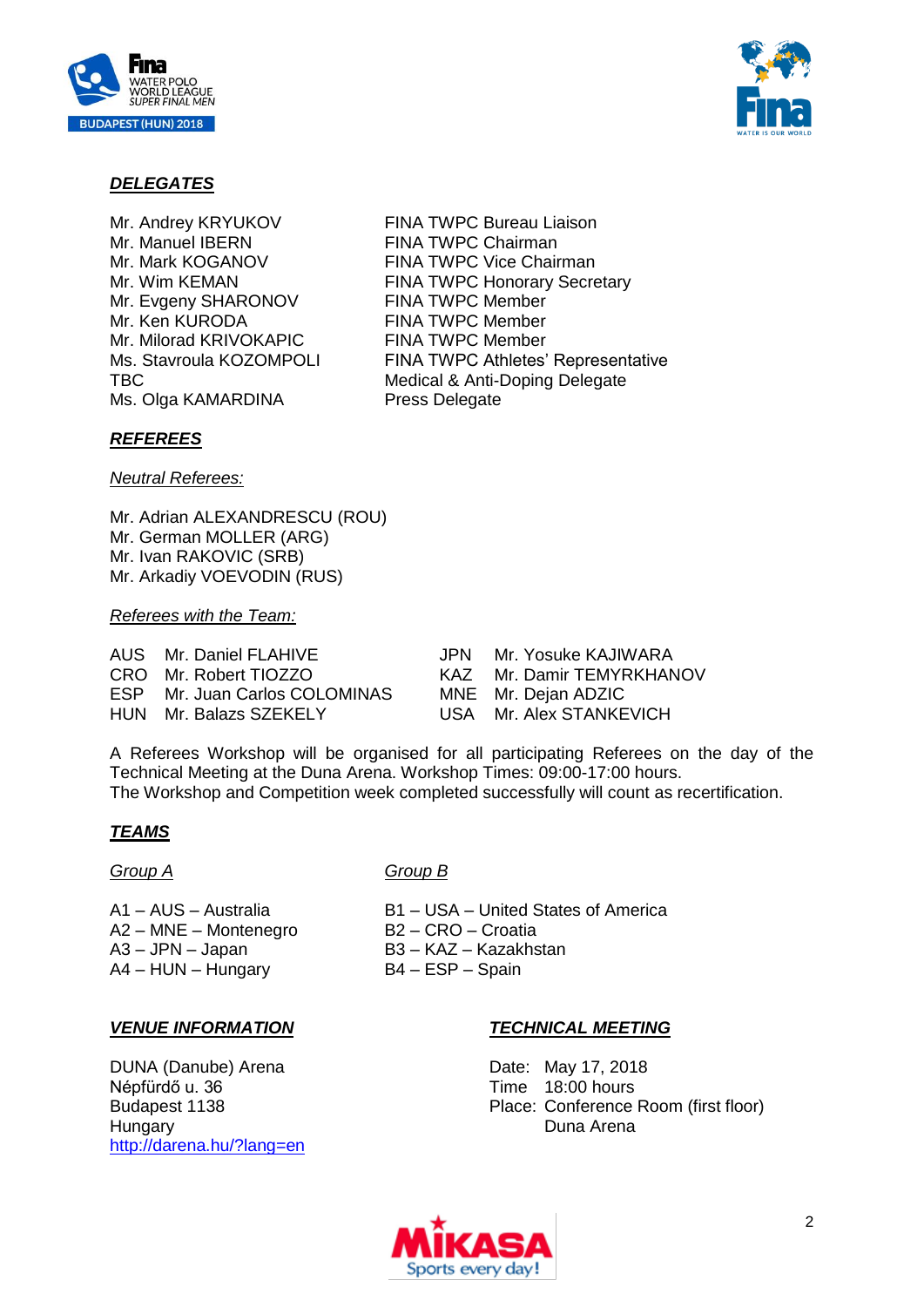



# *TRAINING INFORMATION*

# **Training Dates:** June 16-23

\* Training will be available on June 16. If you would like to train, please contact: [subasitz.mihaly@silco.hu](mailto:subasitz.mihaly@silco.hu)

| <b>DATE</b>            | <b>TIME</b> | <b>TEAMS</b>   |
|------------------------|-------------|----------------|
|                        | 09:00       | $\star$        |
|                        | 10:00       | $^\star$       |
|                        | 11:00       | $\star$        |
| Day -1<br>June 16      | 12:00       | $^\star$       |
|                        | 17:00       | $\star$        |
|                        | 18:00       | $\star$        |
|                        | 19:00       | $\star$        |
|                        | 20:00       | $\star$        |
| Day 0<br>June 17       | 09:00       | CRO-KAZ        |
|                        | 10:00       | $MNE - JPN$    |
|                        | 11:00       | $AUS - HUN$    |
|                        | 12:00       | USA-ESP        |
|                        | 17:00       | CRO-KAZ        |
|                        | 18:00       | $MNE - JPN$    |
|                        | 19:00       | <b>AUS-HUN</b> |
|                        | 20:00       | USA-ESP        |
|                        | 09:00       | CRO-KAZ        |
| Day 1                  | 10:00       | $MNE - JPN$    |
| June 18                | 11:00       | <b>AUS-HUN</b> |
|                        | 12:00       | USA-ESP        |
|                        | 09:00       | AUS-JPN        |
| Day 2                  | 10:00       | CRO-ESP        |
| June 19                | 11:00       | $MNE - HUN^*$  |
|                        | 12:00       | USA-KAZ        |
| Day 3<br>June 20       | 09:00       | CRO-USA        |
|                        | 10:00       | MNE – AUS      |
|                        | 11:00       | JPN-HUN*       |
|                        | 12:00       | $KAZ - ESP$    |
| Days 4-6<br>June 21-23 | 09:00       |                |
|                        | 10:00       |                |
|                        | 11:00       |                |
|                        | 12:00       |                |

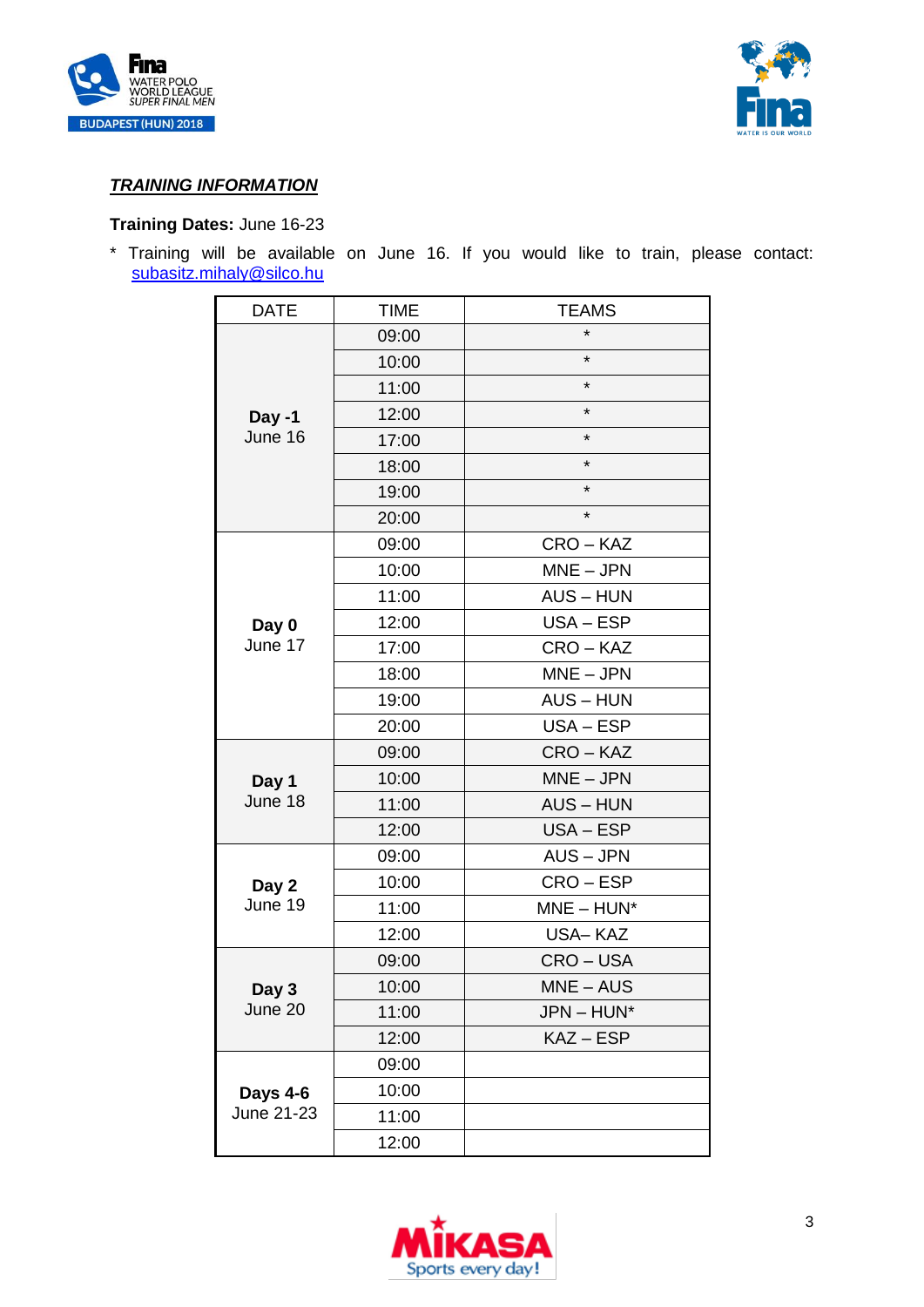



# *SCHEDULE*

**Competition Dates:** *June 18-23, 2018*

| <b>DATE</b>                              | <b>TIME</b> | <b>MATCH</b>            | <b>GROUP</b> | <b>TEAMS</b>            |
|------------------------------------------|-------------|-------------------------|--------------|-------------------------|
| Day 1<br>June 18                         | 14:45       | 1                       |              | CRO-KAZ                 |
|                                          | 16:15       | $\overline{2}$          |              | $MNE - JPN$             |
|                                          | 17:45       | <b>Opening Ceremony</b> |              |                         |
|                                          | 18:15       | $\overline{4}$          |              | <b>AUS-HUN</b>          |
|                                          | 19:45       | 3                       |              | USA-ESP                 |
| Day 2<br>June 19                         | 15:15       | 5                       |              | $AUS - JPN$             |
|                                          | 16:45       | 6                       |              | CRO – ESP               |
|                                          | 18:15       | $\overline{7}$          |              | $MNE - HUN^*$           |
|                                          | 19:45       | 8                       |              | <b>USA-KAZ</b>          |
| Day 3<br>June 20                         | 15:15       | 9                       |              | CRO-USA                 |
|                                          | 16:45       | 10                      |              | $MNE - AUS$             |
|                                          | 18:15       | 12                      |              | $JPN - HUN^*$           |
|                                          | 19:45       | 11                      |              | KAZ-ESP                 |
| Day 4<br>June 21<br><b>Quarter Final</b> | 15:15       | 13                      |              | $2A - 3B$               |
|                                          | 16:45       | 14                      |              | $3A - 2B$               |
|                                          | 18:15 *     | 15                      |              | $1A - 4B$               |
|                                          | 19:45       | 16                      |              | $4A - 1B$               |
| Day 5<br>June 22<br>Semi Final           | 15:15       | 17                      |              | $L$ 13 - $L$ 16         |
|                                          | 16:45       | 18                      |              | $L14 - L15$             |
|                                          | 18:15       | 19                      |              | $W13 - W16$             |
|                                          | 19:45       | 20                      |              | $W14 - W15$             |
| Day 6<br>June 23<br><b>FINAL</b>         | 15:15       | 21                      |              | $L17 - L18$ (rank 7,8)  |
|                                          | 16:45       | 22                      |              | $W17 - W18$ (rank 5,6)  |
|                                          | 18:15       | 23                      |              | $L$ 19 – L20 (rank 3,4) |
|                                          | 19:45       | 24                      |              | $W19 - W20$ (rank 1,2)  |
|                                          |             | <b>Awards Ceremony</b>  |              |                         |

\* Team Hungary will be playing the third game of the day during the preliminary round and quarter final round on June 21.

Please note that the Management Committee of FINA Competitions may change the order and schedule of games to meet with the requirements of the Host Federation and/or television.

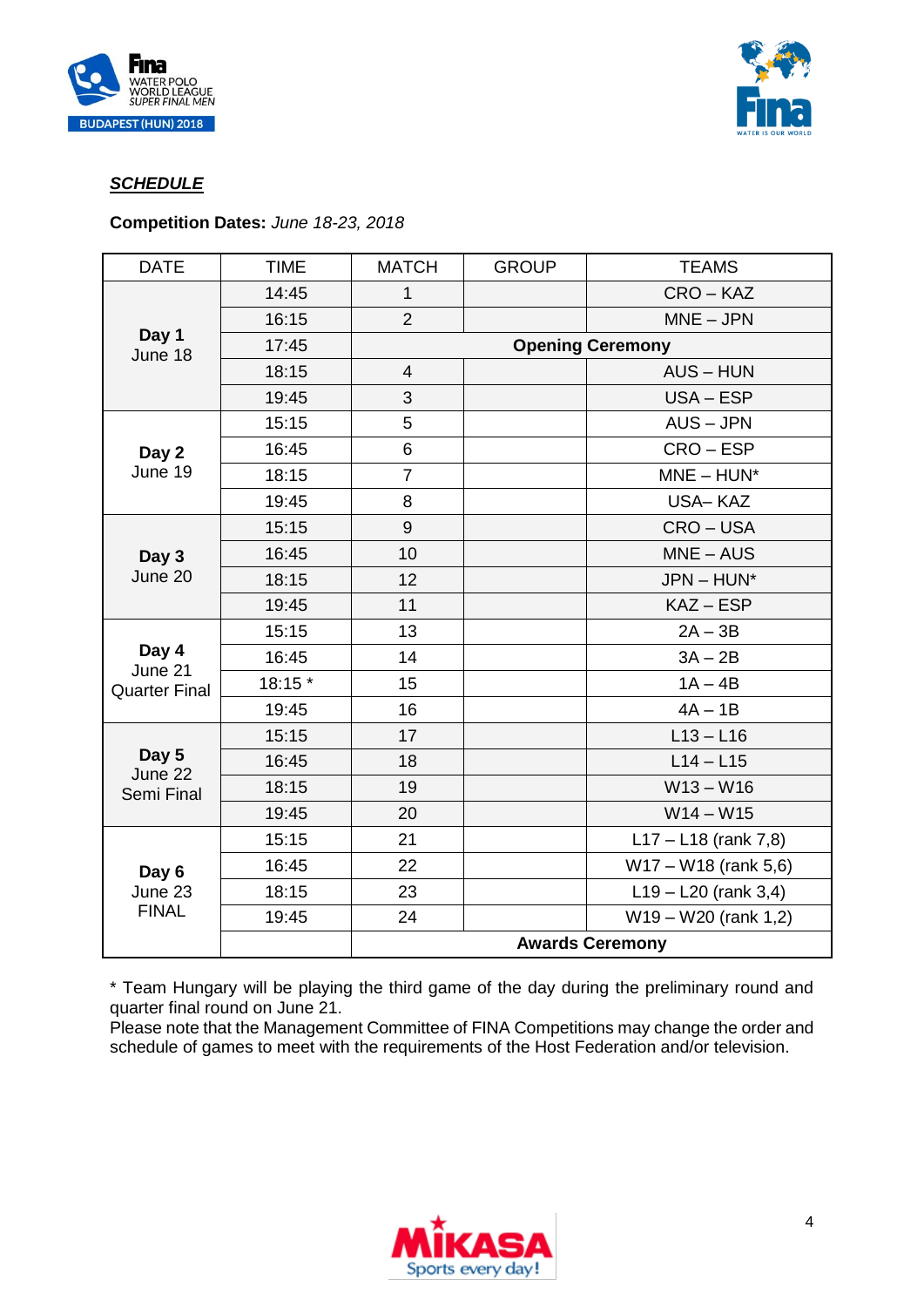



# *ATHLETE MEDICAL SERVICES*

During Training and Competition times, medical services will be available.

#### *EVENT INFORMATION DESK*

Lobby, Duna Arena

# *ACCREDITATION, ACCREDITATION DESK*

Accreditations will be given to the team at the hotel upon their arrival. Additional persons will receive their accreditation at the Event Information Desk.

#### *RULES*

The FINA MEN'S WATER POLO WORLD LEAGUE 2018 will be conducted according to FINA Rules and FINA Water Polo World League 2018 – Rules & Regulations to be found on the Events Site on the FINA Website:<http://fina.org/event/wpwl-men-super-final-2018>

#### *VISA INFORMATION*

Visa assistance will be provided to those National Federations that have completed the registration process in the FINA GMS by the specified registration deadline. This includes the submission of all mandatory data such as photo and an electronic scan of each person's passport.

#### *OFFICIAL AIRPORT*

Budapest Liszt Ferenc Airport

#### *LOCAL TRANSPORTATION*

Local transportation will be provided from and to the airport and between the venue and the official hotel.

Please enter the flight details correctly in the GMS.